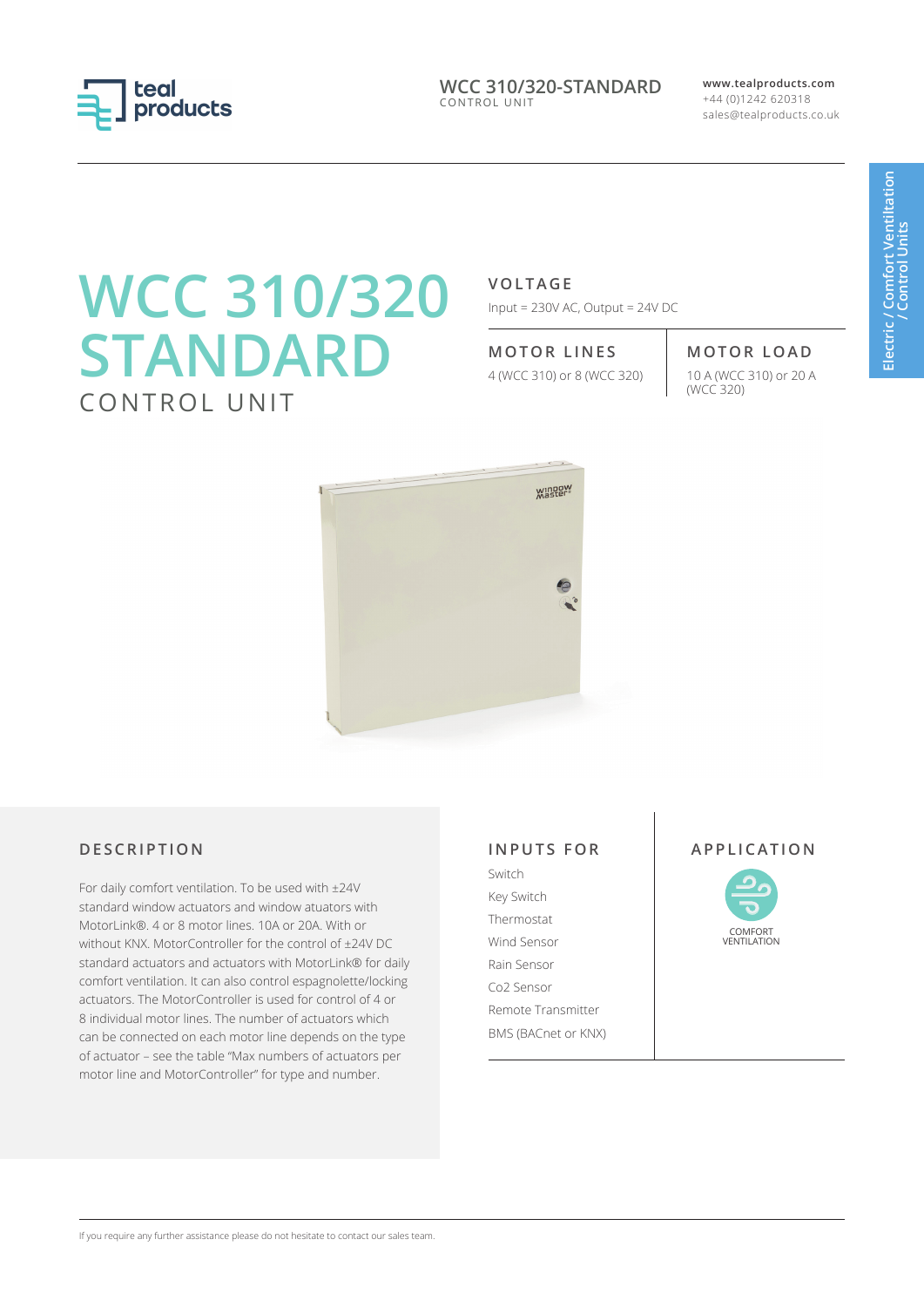

#### **WCC 310/320-STANDARD** CONTROL UNIT

**www.tealproducts.com** +44 (0)1242 620318 sales@tealproducts.co.uk

# **DESCRIPTION (CONTINUED)**

#### **Versions**

The MotorController is supplied in 4 variants:

With 10A: WCC 310 S 0410 U1: 10A, 4 motor lines, 10 inputs - WCC 310 S 0410 KNX U1: 10A, 4 motor lines, 10 KNX inputs.

With 20A: WCC 320 S 0810 U1: 20A, 8 motor lines, 10 inputs - WCC 320 S 0810 KNX U1: 20A, 8 motor lines, 10 KNX inputs.

In the MotorController each motor line can have a max load of 4A. The total max current consumption of all motor lines must not exceed 10A / 20A. The MotorController is also supplied as a PLUS version where the configuration is done on the build in touchscreen – please see the seperate product sheet for further information.The communication between the MotorController and each window actuator is done via a 2 or 3 wire cable this depends, if the actuator has MotorLink® or not.

#### **Actuators without MotorLink®**

The communication is controlled via a 2 wire cable. The positioning of the windows is based on time control with a limited precision.

#### **Actuators with MotorLink®**

The communication is controlled digitally via MotorLink® in a 3-core (power and comunication wire). The position of the window is controlled with millimetre accuracy. This is done via the position feedback from the actuators to the MotorController. Via this communication the system continuously registers the extent of the window opening. The MotorController immediately reports if a malfunction occurs on one of the motor lines.

#### **Actuator speeds**

This MotorController gives the possibility of up to three window actuator speeds depending on the type of actuator connected:

±24V DC standard actuator – 1 speed (speed B), MotorLink® actuator – 3 speeds (safety / manually operated / automatically)

The different speeds

A. automatically control speed – actuators run slowly and almost soundlessly.

B. manual control speed – actuators run faster and more audibly.

C. safety control speed – actuators run fastest.

#### **Communication card**

The MotorController can be expanded with a communication card (fieldbus card) thus daily comfort ventilation will be possible via bus communication KNX, BACnet IP MS/TP or Modbus TCP/RTU/RS485 together with comfort controls e.g. NV Comfort® and NV Advance®. The field bus card is to be ordered seperately.

#### **Card types**

WCA 3FK: KNX interface, WCA 3FB: BACnet-IP key, WCA 3FM: BACnet MS/TP / Modbus RTU/RS485 interface.

The MotorController is integrated into KNX and BACnet projects using the relevant application. In the application there are a number of communication objects and parameters, which help to ensure a flexible integration with other KNX/BACnet products and control units.

#### **Configurering / commisioning / maintaining**

The MotorController PLUS is configured, commissioned and maintained via the built in LCD touch screen – easy and simple without the use of an external PC. For easy commissioning and quick troubleshooting when maintaining the system, faults in the system will be displayed on the touch screen.

#### **Configuration options**

2 outputs as comfort group 1 respectively comfort group 2 wind speed sensor to be connected directly master/slave when linking with e.g. smoke control panels type WSC 310 or WSC 320 output when error input can be freely configured speeds can be configured sequence control ventilation timer 20A on one motor line (only WCC 320) event log.

#### **Specifications**

2, 6 or 10 motor lines (comfort ventilation groups) with up to 10A / 20A max. 10A/motor line automatically limited opening for comfort ventilation – no additional modules required field bus cards are available for KNX, BACnet IP MS/TP and Modbus TCP/RTU/RS485 max. output voltage 27.6VDC @230VAC easy configuration at start up / expanding / rebuilding on the 2½" LCD built in touch screen in the panel – this can also be done on a PC without any additional modules the touch screen is also used for quick troubleshooting when maintaining the system simple and fast installation.

Actuator and power supply cables are quickly and easily connected to the MotorController. The cable access can be made from the top or from underneath the MotorController, which can be mounted vertically or horizontally on the wall.